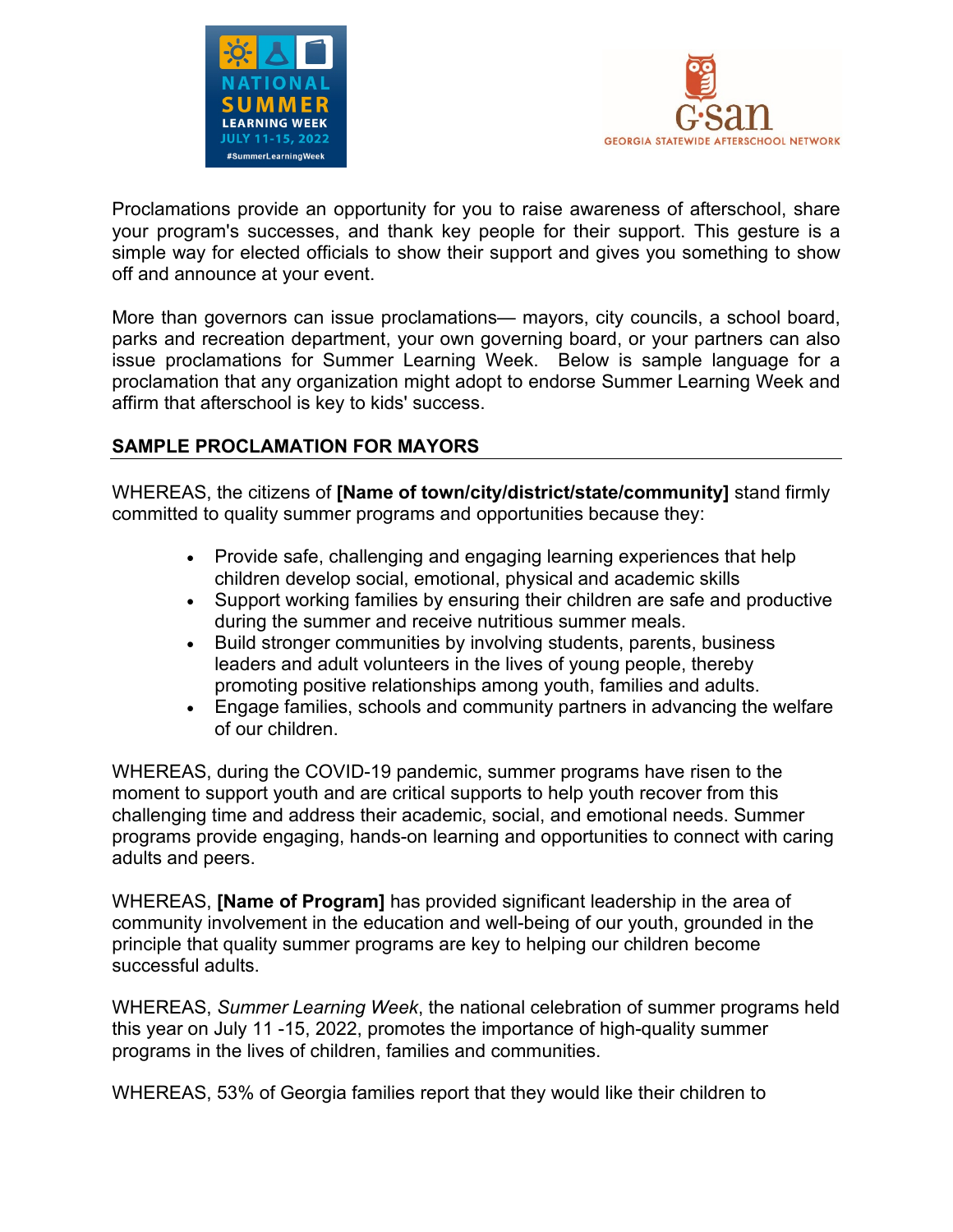participate in summer programs, while only 46% can claim to have at least one child enrolled in a summer program.

WHEREAS, 88% of Georgia parents support public funding for summer learning programs.

WHEREAS, the **[state/city]** is committed to investing in the health and safety of all young people by providing summer learning opportunities that will help close the achievement gap and prepare young people to compete in the global economy.

THEREFORE, BE IT RESOLVED that I, **[Name of Mayor]** do hereby proclaim July 11 – 15, 2022 as *"Summer Learning Week"*; AND BE IT FURTHER RESOLVED that I enthusiastically endorse *Summer Learning Week* and commit our community to engage in innovative summer programs and activities that ensure the continued success of our children during the summer and thereafter.

## **SAMPLE PROCLAMATION FOR ORGANIZATIONS, INSTITUTIONS AND OTHER OFFICIALS**

## **Summer Learning Week: A Proclamation**

WHEREAS, **[Name of Organization, Institution or Location]** stand firmly committed to quality summer programs and opportunities because they:

- Provide safe, challenging and engaging learning experiences that help children develop social, emotional, physical and academic skills as well as stem summer learning loss.
- Support working families by ensuring their children are safe and productive during the summer and receive nutritious summer meals.
- Build stronger communities by involving students, parents, business leaders and adult volunteers in the lives of young people, thereby promoting positive relationships among youth, families and adults.
- Engage families, schools and community partners in advancing the welfare of our children.

WHEREAS, during the COVID-19 pandemic, summer programs have risen to the moment to support youth and are critical supports to help youth recover from this challenging time and address their academic, social, and emotional needs. Summer programs provide engaging, hands-on learning and opportunities to connect with caring adults and peers.

WHEREAS, **[Name of Program]** has provided significant leadership in the area of community involvement in the education and well-being of our youth, grounded in the principle that quality summer programs are key to helping our children become successful adults.